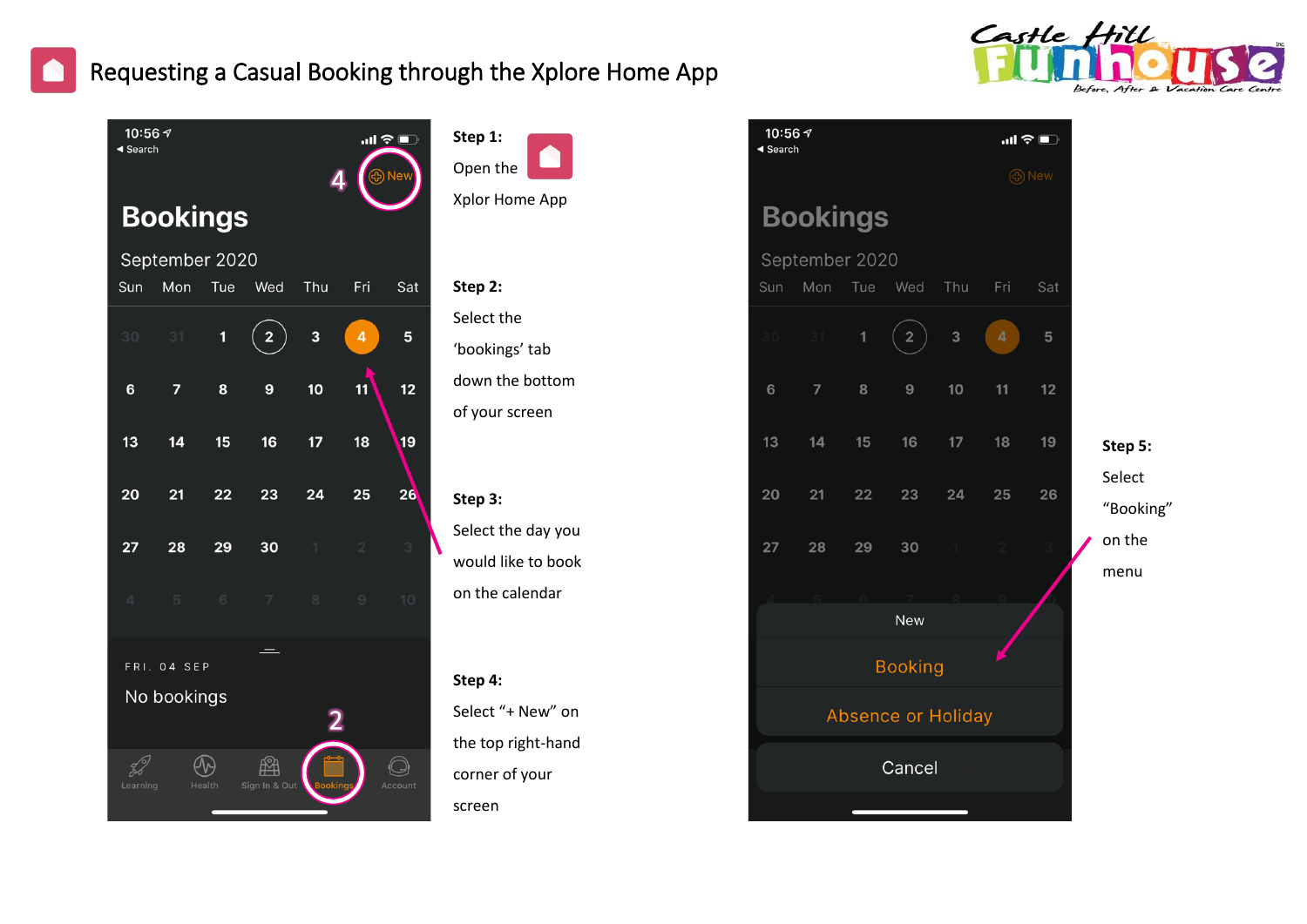





#### Enter the session In the comment box, write your child's Year Group and which session you would like to book for Select "Save" to add your booking to your cart **Important Notes:** • Your booking is not confirmed after pressing save, continue to Step 10 to complete the request • Ensure: o Your child's year group is written in the comment box o The session (Before or After School Care) is written in the comment box • Bookings are per child – families must repeat steps 1- 12 for each child • Session times: o Before school care: 7am - 9am o After school care: 3pm - 6:30pm • You can drop off/collect your child at any point during the session times • Fees are per session and are not based on hours attended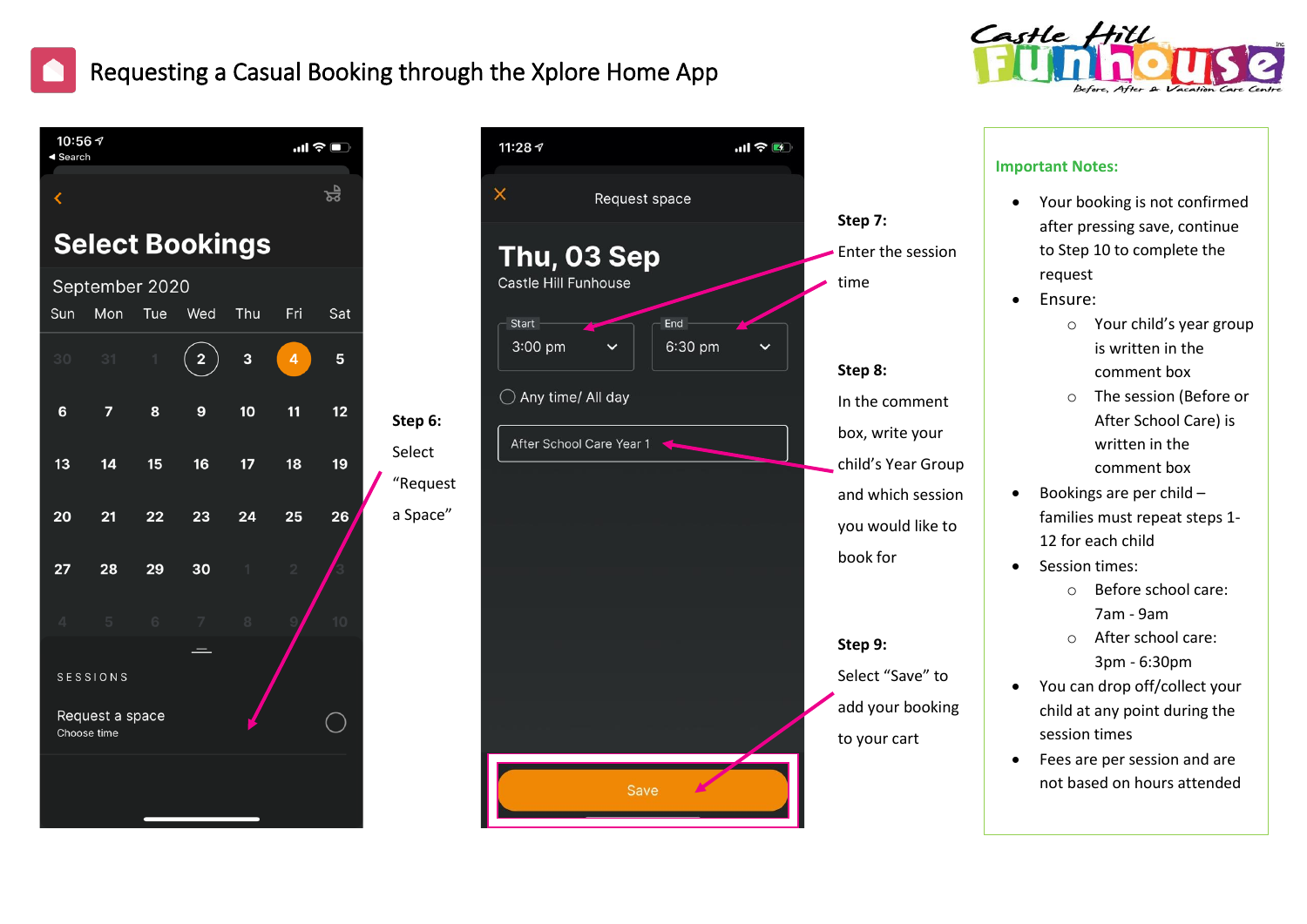



| 10:57 $\mathcal{A}$<br>◀ Search                                         |         | $\blacksquare$ |                                                      |
|-------------------------------------------------------------------------|---------|----------------|------------------------------------------------------|
| ∢                                                                       | Summary |                |                                                      |
| <b>Castle Hill Funhouse</b><br><b>Funhouse Child</b><br><b>Bookings</b> |         | CF             |                                                      |
| FRI, 04 SEP                                                             |         |                |                                                      |
| 3:00 PM - 6:30 PM<br>Request for a space                                |         |                | <b>Step 12:</b><br>Review your                       |
|                                                                         |         |                | bookings and<br>select<br>"Request" in<br>the bottom |
|                                                                         |         |                | right hand<br>corner of<br>your screen               |
| 1 Session                                                               |         | Request        |                                                      |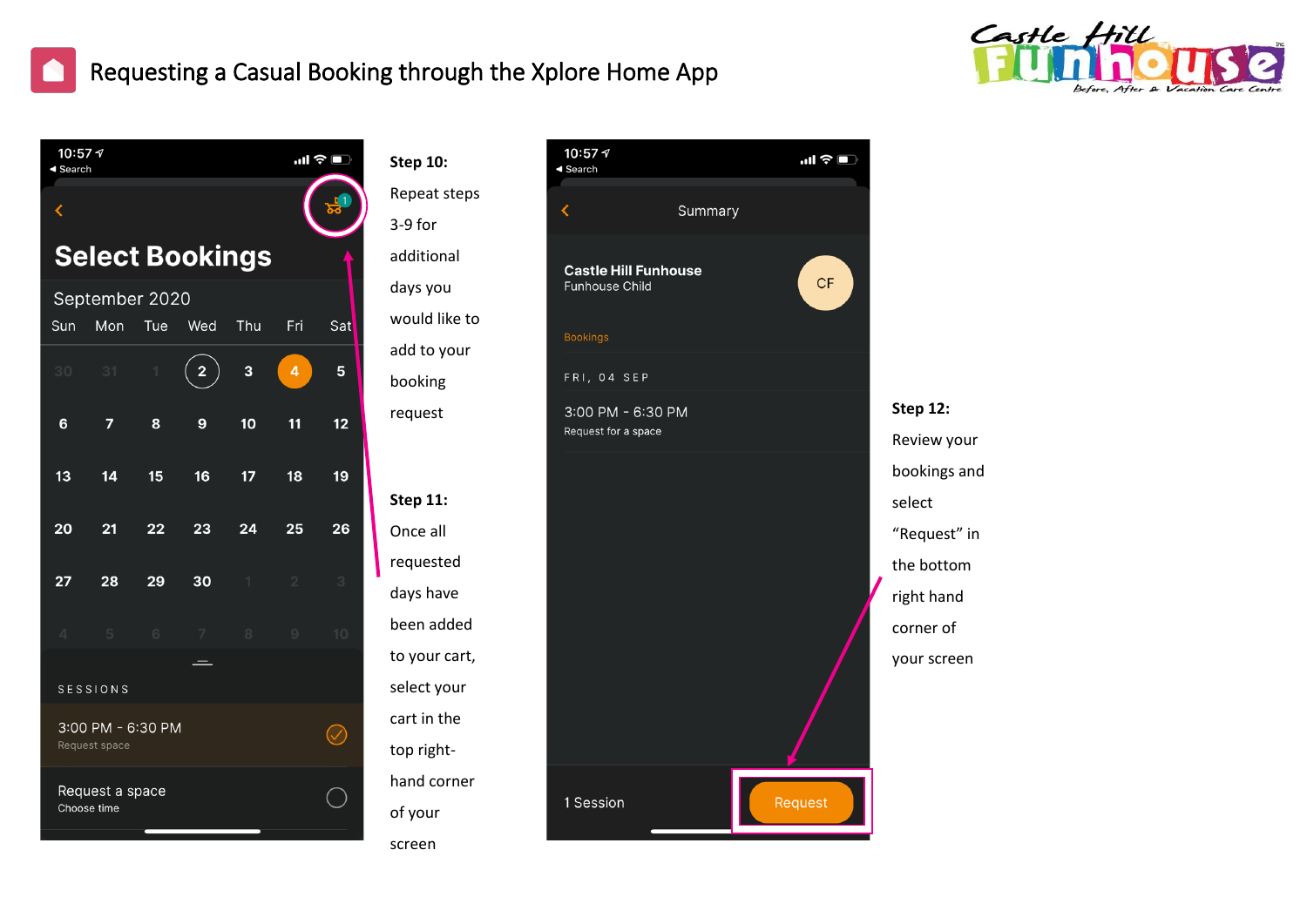



|                | $\mathsf B$ |
|----------------|-------------|
| 13:            | Se          |
| e you see this | Sun         |
| en your        | 30          |
| cings have     |             |
| sent to        | 6           |
| าouse          |             |
|                | 13          |
| 9:             | 20          |
| will receive a |             |
|                | 27          |
| fication once  |             |
| bookings       |             |
| been           |             |
| pted           | FR          |
|                |             |
|                |             |

| ◀ Search                                                  |     |              |               |                 |                |         |  |  |  |  |
|-----------------------------------------------------------|-----|--------------|---------------|-----------------|----------------|---------|--|--|--|--|
| <b>④</b> New                                              |     |              |               |                 |                |         |  |  |  |  |
| <b>Bookings</b>                                           |     |              |               |                 |                |         |  |  |  |  |
| September 2020                                            |     |              |               |                 |                |         |  |  |  |  |
| Sun                                                       | Mon | Tue          | Wed           | Thu             | Fri            | Sat     |  |  |  |  |
| 30                                                        | 31  | $\mathbf{1}$ | 2             | 3               | 4              | 5       |  |  |  |  |
| 6                                                         | 7   | 8            | 9             | 10              | 11             | 12      |  |  |  |  |
| 13                                                        | 14  | 15           | 16            | 17              | 18             | 19      |  |  |  |  |
| 20                                                        | 21  | 22           | 23            | 24              | 25             | 26      |  |  |  |  |
| $\overline{27}$                                           | 28  | 29           | 30            | 1               | $\overline{2}$ | 3       |  |  |  |  |
| $\Delta$                                                  | 5   | $\sqrt{6}$   | 7             | 8               | 9              | 10      |  |  |  |  |
| FRI. 04 SEP                                               |     |              |               |                 |                |         |  |  |  |  |
| <b>Booking Request · Funhouse</b><br>Castle Hill Funhouse |     |              |               |                 |                |         |  |  |  |  |
|                                                           |     |              |               |                 |                |         |  |  |  |  |
| Learning                                                  |     | Health       | Sign In & Out | <b>Bookings</b> |                | Account |  |  |  |  |
|                                                           |     |              |               |                 |                |         |  |  |  |  |

10:57 $\sim$